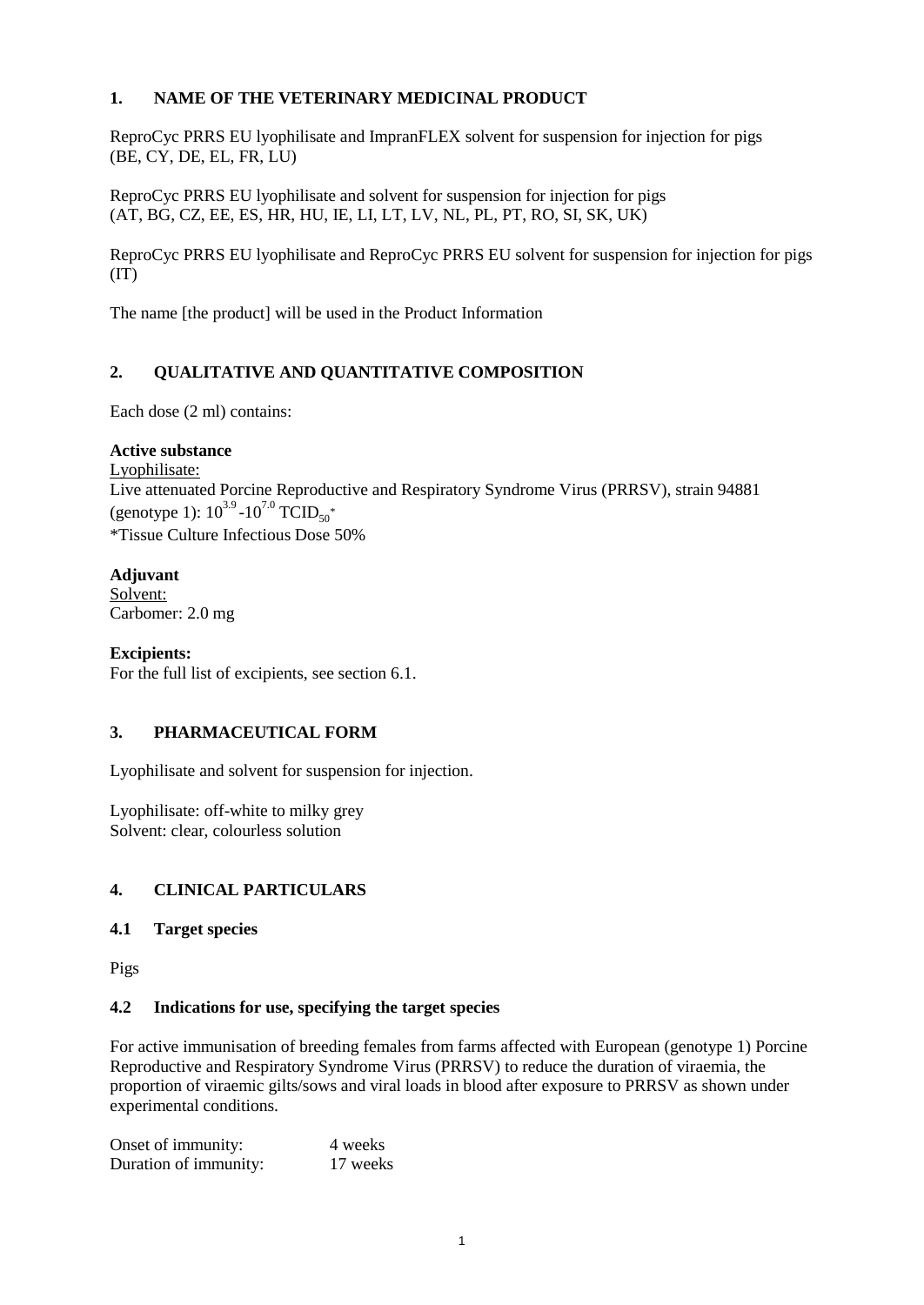Vaccination of breeding females according to the recommended schedule described in section 4.9 reduces the negative reproductive disorders associated with PRRSV.

Under experimental challenge conditions a reduction in transplacental virus transmission after challenge was additionally demonstrated. In piglets from vaccinated sows, a reduction in the negative impact of PRRS virus infection (mortality, clinical signs and weight gain) was also demonstrated during the first 20 days of life.

## **4.3 Contraindications**

Do not use in case of hypersensitivity to the active substance or to any of the excipients. Do not use in boars producing semen for naïve herds, as PRRSV can be shed in semen. Do not use in PRRS naïve herds in which the presence of PRRSV has not been established using reliable diagnostic methods.

### **4.4 Special warnings for each target species**

Vaccinate healthy animals only.

Precautions should be taken to avoid the transfer of the vaccine virus within the herd, e.g. from positive animals to naïve animals.

## **4.5 Special precautions for use**

### Special precautions for use in animals

The vaccine strain may spread up to 5 weeks after vaccination to unvaccinated animals in contact but without any clinical consequence. Vaccinated animals may excrete the vaccine strain by faecal excretion. The potential excretion of the vaccine strain in the urine of vaccinated animals has not been investigated.

The vaccine strain has been detected in new-born piglets (blood, lung samples) when vaccinating naïve gilts during last third of gestation but without any clinical consequence.

Care should be taken to avoid spread of vaccine virus from vaccinated animals to unvaccinated animals that should remain free from PRRSV.

Vaccination should aim to achieve a homogenous immunity in the target population at farm level.

PRRS virus-naïve breeding animals (e.g. replacement gilts from PRRS virus-negative herds) which are introduced into a PRRSV-infected herd should be vaccinated prior to first insemination. Vaccination should preferably be done in a separated quarantine unit. A transition period should be respected between vaccination and moving the animals to the breeding unit. This transition period should be longer than the shedding phase of the PRRS MLV vaccine following vaccination.

Do not routinely rotate two or more commercial PRRS MLV vaccines based on different strains in a herd. A PRRS vaccine based on the same strain (strain 94881) and authorised for the immunisation of pigs from 17 days of age until the end of fattening and older can be used on the same farm.

In order to limit the potential risk of recombination between PRRS MLV vaccine strains of the same genotype, do not use different PRRS MLV vaccines based on different strains of the same genotype on the same farm at the same time. In the case of transitioning from one PRRS MLV vaccine to another PRRS MLV vaccine, a transition period should be respected between the last administration of the current vaccine and the first administration of the new vaccine. This transition period should be longer than the shedding period of the current vaccine following vaccination.

Special precautions to be taken by the person administering the veterinary medicinal product to animals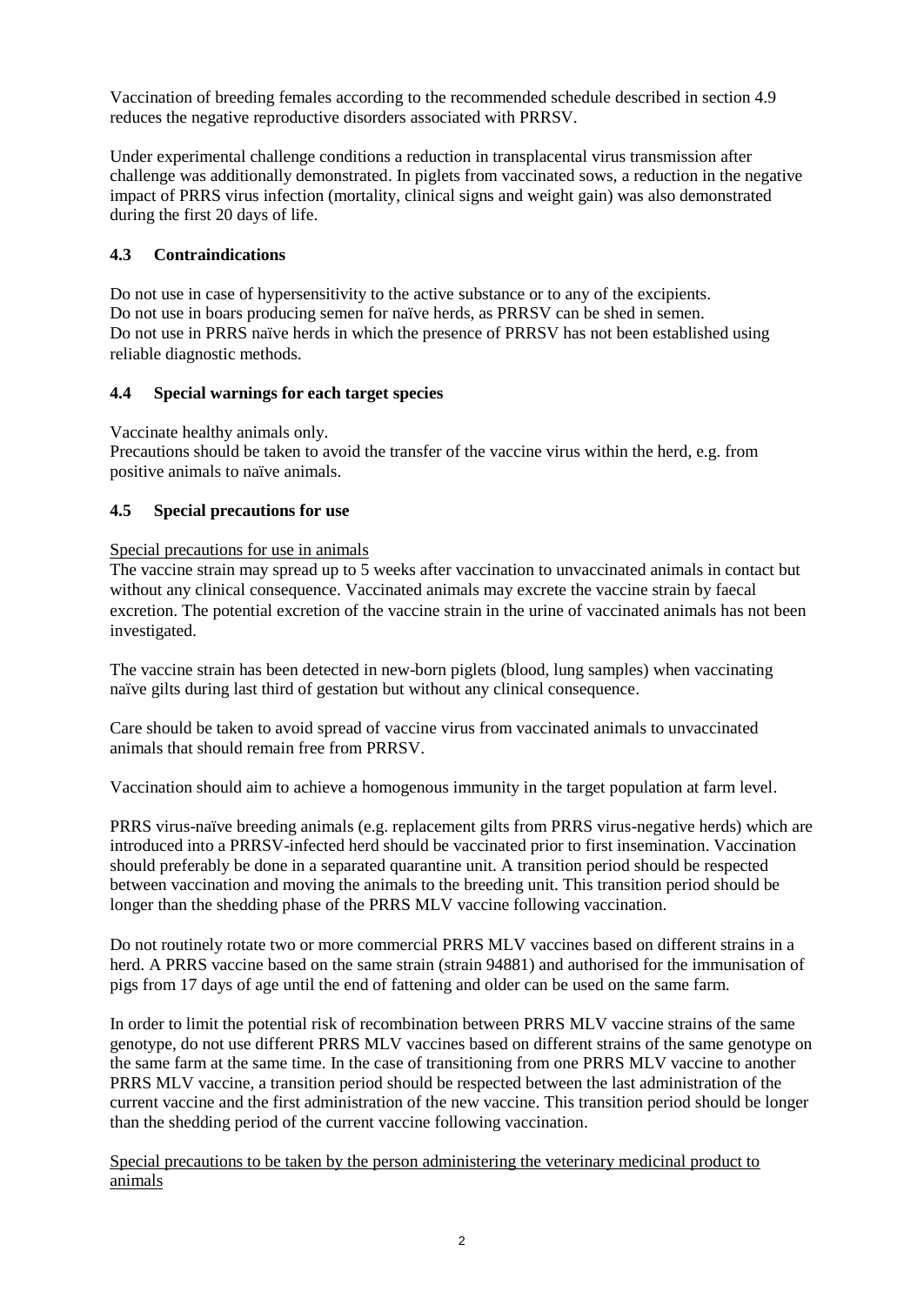In case adverse reactions develop following accidental self-injection, seek medical advice and show the package leaflet or the label to the physician.

## **4.6 Adverse reactions (frequency and seriousness)**

A transient increase in body temperature (up to 2°C above the physiological range) commonly occurs up to 5 days post-vaccination. Temperatures return to the normal range without additional treatment, 1 to 4 days after the maximum temperature increase is observed.

Reduced appetite may be observed commonly after vaccination.

Very minimal swelling or redness of the skin at the injection site may be observed commonly. These reactions (up to 10.5 cm but typically  $\lt 2$  cm in size) are transient and subside within a short time (maximum of 5 days but typically less than 2 days) without treatment.

Recumbency and accelerated breathing can be observed uncommonly on the day of vaccination. These signs disappear spontaneously without any treatment.

The frequency of adverse reactions is defined using the following convention:

- very common (more than 1 in 10 animals treated displaying adverse reactions)
- common (more than 1 but less than 10 animals in 100 animals treated)
- uncommon (more than 1 but less than 10 animals in 1,000 animals treated)
- rare (more than 1 but less than 10 animals in 10,000 animals treated)
- very rare (less than 1 animal in 10,000 animals treated, including isolated reports).

### **4.7 Use during pregnancy, lactation and lay**

Can be used during pregnancy and lactation. PRRSV naïve gilts should not be vaccinated during pregnancy.

# **4.8 Interaction with other medicinal products and other forms of interaction**

Safety and efficacy data are available which demonstrate that this vaccine can be mixed with ReproCyc ParvoFLEX and administered at one injection site.

No information is available on the safety and efficacy of this vaccine when used with any other veterinary medicinal product. A decision to use this vaccine before or after any other veterinary medicinal product therefore needs to be made on a case by case basis.

#### **4.9 Amounts to be administered and administration route**

Dosage and method of administration:

Single intramuscular injection of one dose (2 ml), irrespective of body weight. For reconstitution, transfer the entire content of the solvent vial to the vial containing the lyophilisate and reconstitute the lyophilisate as follows: 10 doses in 20 ml, 50 doses in 100 ml and 100 doses in 200 ml of the solvent.

Ensure that the lyophilisate is completely reconstituted before use. Visual appearance after reconstitution: clear, colourless suspension. Avoid introduction of contamination during use. Use sterile equipment. Avoid multiple broaching, for example by using automatic injectors.

#### Regime of vaccination:

Gilts: for protection against PRRSV during pregnancy vaccination is recommended before integration into the sow herd between 2 and 5 weeks prior to breeding. Gilts can then be subjected to the same vaccination programme as the sow herd.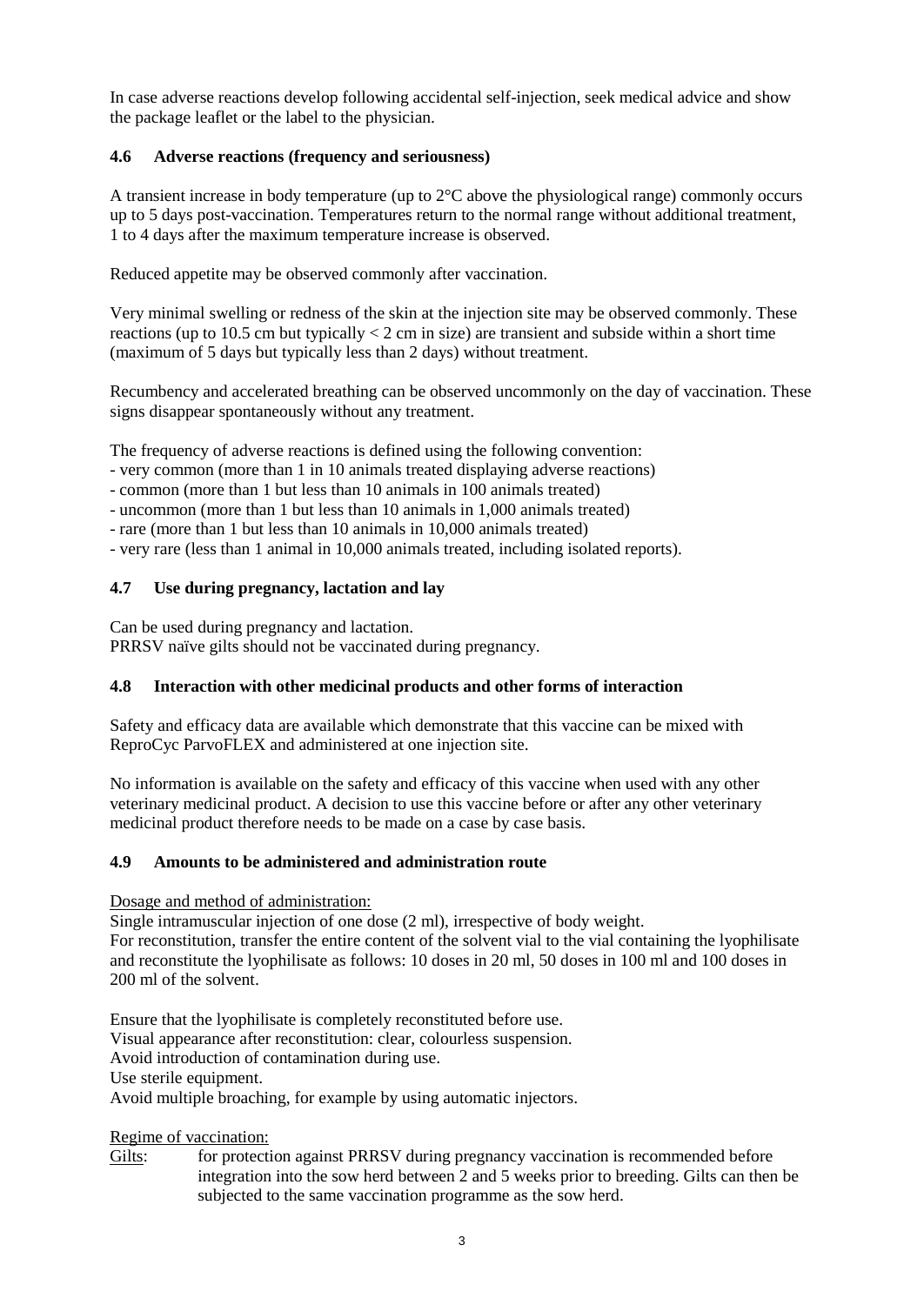Sows: it is recommended to vaccinate pregnant and non-pregnant sows every 3 to 4 months.

Mixing with ReproCyc ParvoFLEX:

The full content of one vial of ReproCyc ParvoFLEX should be used to reconstitute the lyophilisate of one vial of ReproCyc PRRS EU. ReproCyc ParvoFLEX hereby replaces the solvent of ReproCyc PRRS EU.

Ensure that the lyophilisate is completely reconstituted before use. Administer a single dose (2 ml) of the mixture intramuscularly.

The following corresponding presentations (doses) can be mixed:

| <b>ReproCyc PRRS EU (lyophilisate)</b> | <b>ReproCyc ParvoFLEX</b> |
|----------------------------------------|---------------------------|
| 10 doses                               | $10$ doses $(20$ ml)      |
| 50 doses                               | $50$ doses $(100$ ml)     |
| 100 doses                              | 100 doses (200 ml)        |

The package leaflet of ReproCyc ParvoFLEX should also be consulted before the administration of the mixed product.

### **4.10 Overdose (symptoms, emergency procedures, antidotes), if necessary**

No adverse events other than those listed in section 4.6 for a single dose were observed following a 10-fold overdose administration.

### **4.11 Withdrawal period(s)**

Zero days.

## **5. IMMUNOLOGICAL PROPERTIES**

Pharmacotherapeutic group: immunologicals for Suidae, live viral vaccines for pigs. Porcine Reproductive and Respiratory Syndrome Virus ATCvet code: QI09AD03

The vaccine is designed to stimulate the development of an immune response in pigs to Porcine Reproductive and Respiratory Syndrome virus.

## **6. PHARMACEUTICAL PARTICULARS**

#### **6.1 List of excipients**

Lyophilisate: Sucrose **Gelatin** Potassium hydroxide Glutamic acid Potassium dihydrogen phosphate Dipotassium phosphate Sodium chloride

Solvent: Phosphate buffered solution: Sodium chloride Potassium chloride Potassium dihydrogen phosphate